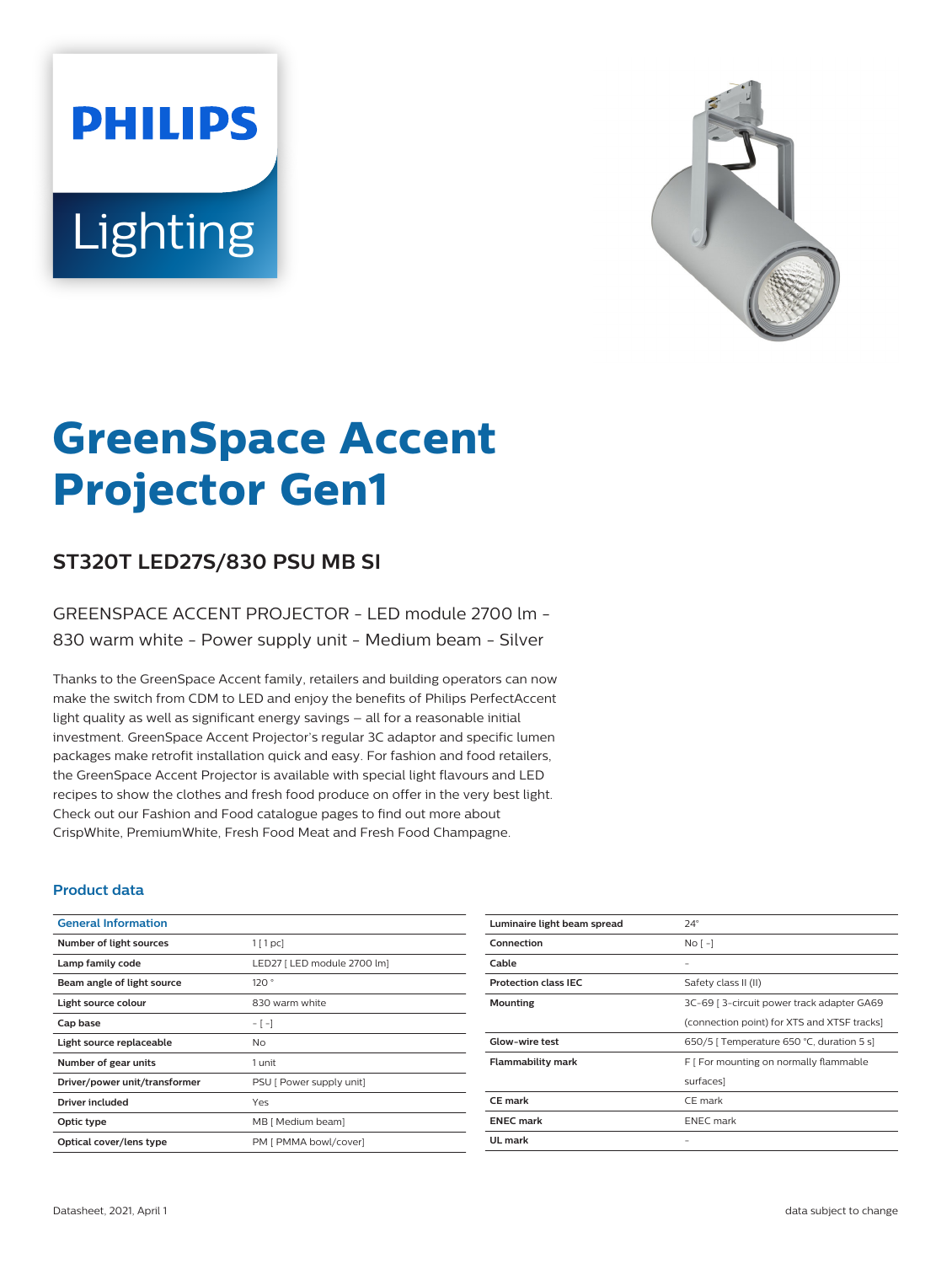# **GreenSpace Accent Projector Gen1**

| <b>Warranty period</b>               | 5 years                                         |
|--------------------------------------|-------------------------------------------------|
| <b>Remarks</b>                       | *- According to the Lighting Europe guidance    |
|                                      | paper 'Evaluating performance of LED based      |
|                                      | luminaires - January 2018': statistically there |
|                                      | is no relevant difference in lumen              |
|                                      | maintenance between the B50 and, for            |
|                                      | example, the B10. Therefore, the median         |
|                                      | useful life (B50) value also represents the B10 |
|                                      | value.                                          |
| Constant light output                | <b>No</b>                                       |
| Number of products on MCB (16 A type | 32                                              |
| B)                                   |                                                 |
| <b>EU RoHS compliant</b>             | Yes                                             |
| <b>Product family code</b>           | ST320T [ GREENSPACE ACCENT                      |
|                                      | PROJECTOR]                                      |
| Unified glare rating CEN             | Not applicable                                  |
|                                      |                                                 |
| <b>Operating and Electrical</b>      |                                                 |
| <b>Input Voltage</b>                 | 220-240 V                                       |
| Input frequency                      | 50 to 60 Hz                                     |
| Inrush current                       | 18.6 A                                          |
| Inrush time                          | 0.240 ms                                        |
| Power factor (min.)                  | 0.9                                             |
|                                      |                                                 |
| <b>Controls and Dimming</b>          |                                                 |
| <b>Dimmable</b>                      | No                                              |
|                                      |                                                 |
| <b>Mechanical and Housing</b>        |                                                 |
| <b>Housing material</b>              | Aluminum                                        |
| <b>Reflector material</b>            | Polycarbonate aluminum coated                   |
| Optic material                       | Polycarbonate                                   |
| Optical cover/lens material          | Polymethyl methacrylate                         |
| <b>Fixation material</b>             | Polyamide                                       |
| Optical cover/lens finish            | Clear                                           |
| Overall length                       | 182 mm                                          |
| Overall width                        | 114 mm                                          |
| <b>Overall height</b>                | 193 mm                                          |
| Colour                               | Silver                                          |
| Dimensions (height x width x depth)  | 193 x 114 x 182 mm (7.6 x 4.5 x 7.2 in)         |
|                                      |                                                 |

| <b>Approval and Application</b>              |                                            |  |  |
|----------------------------------------------|--------------------------------------------|--|--|
| Ingress protection code                      | IP20 [ Finger-protected]                   |  |  |
| Mech. impact protection code                 | IK02 [ 0.2 J standard]                     |  |  |
|                                              |                                            |  |  |
|                                              | <b>Initial Performance (IEC Compliant)</b> |  |  |
| Initial luminous flux (system flux)          | 2700 lm                                    |  |  |
| <b>Luminous flux tolerance</b>               | $+/-10%$                                   |  |  |
| Initial LED luminaire efficacy               | 114.8936170212766 lm/W                     |  |  |
| Init. Corr. Colour Temperature               | 3000 K                                     |  |  |
| Init. Colour rendering index                 | 280                                        |  |  |
| Initial chromaticity                         | (0.43, 0.40) SDCM<3                        |  |  |
| Initial input power                          | 23.5 W                                     |  |  |
| Power consumption tolerance                  | $+/-10%$                                   |  |  |
|                                              |                                            |  |  |
| <b>Over Time Performance (IEC Compliant)</b> |                                            |  |  |
| Control gear failure rate at median          | 5%                                         |  |  |
| useful life 50,000 h                         |                                            |  |  |
| Lumen maintenance at median useful           | L80                                        |  |  |
| life* 50,000 h                               |                                            |  |  |
|                                              |                                            |  |  |
| <b>Application Conditions</b>                |                                            |  |  |
| Ambient temperature range                    | +10 to +40 °C                              |  |  |
| Performance ambient temperature Tq           | 25 °C                                      |  |  |
| Suitable for random switching                | Yes                                        |  |  |
|                                              |                                            |  |  |
| <b>Product Data</b>                          |                                            |  |  |
| Full product code                            | 871869916659500                            |  |  |
| Order product name                           | ST320T LED27S/830 PSU MB SI                |  |  |
| EAN/UPC - product                            | 8718699166595                              |  |  |
| Order code                                   | 16659500                                   |  |  |
| SAP numerator - quantity per pack            | 1                                          |  |  |
| Numerator - packs per outer box              | 1                                          |  |  |
| <b>SAP material</b>                          | 910500459377                               |  |  |
| SAP net weight (piece)                       | 0.980 kg                                   |  |  |

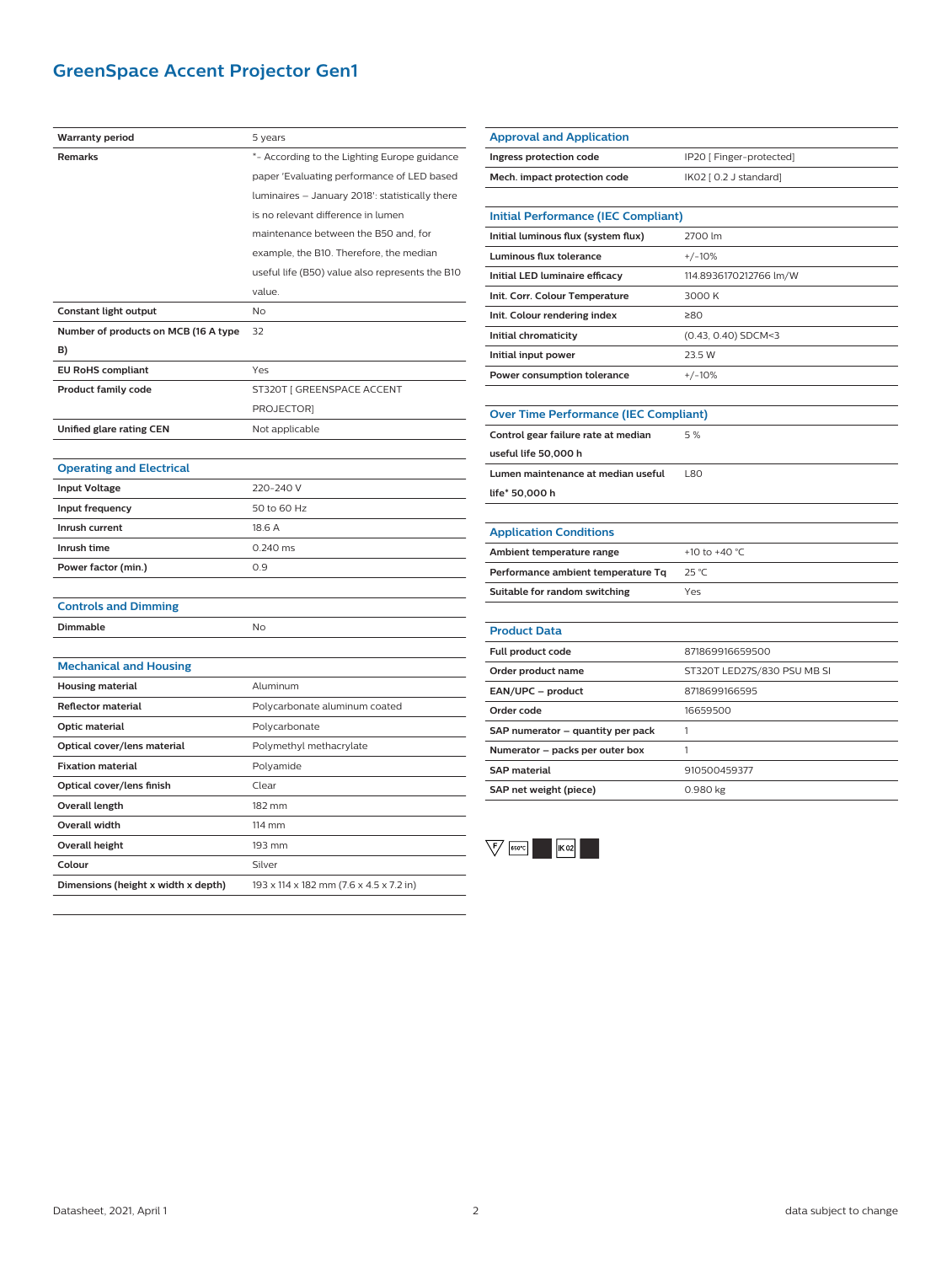# **GreenSpace Accent Projector Gen1**

#### **Dimensional drawing**



GreenSpace Accent ST315T-ST330T

#### Photometric data



#### IFAS1\_ST320T1xLED27S830MBLIN



IFPC1\_ST320T1xLED27S830MBLIN



#### IFCC1\_ST320T1xLED27S830MBLIN



IFPC1\_ST320T1xLED27S830MB